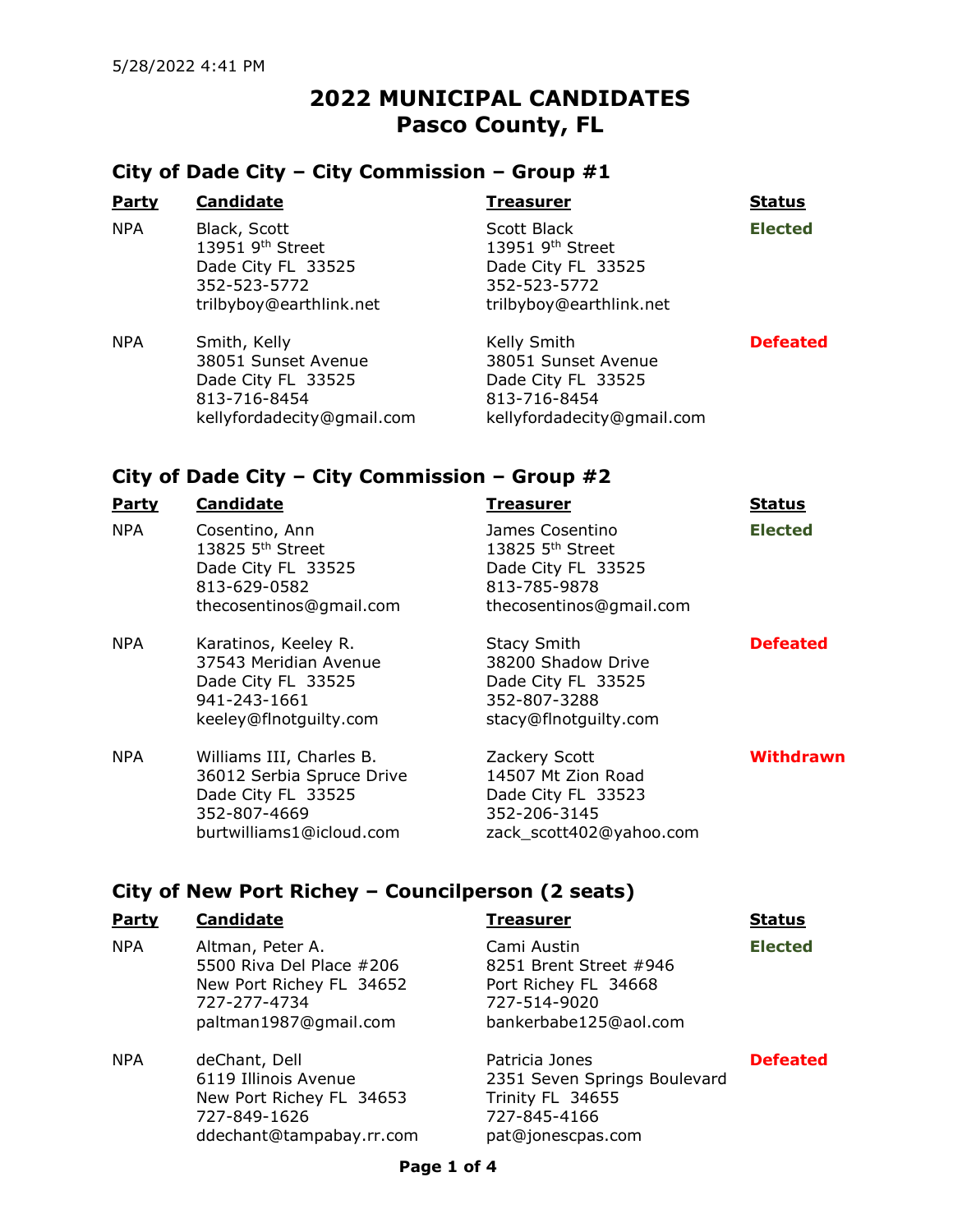| <b>NPA</b> | Ferreri, Frank<br>6509 Remus Drive<br>New Port Richey FL 34653<br>727-844-3660<br>frankie1747@yahoo.com         | Frank Ferreri<br>6509 Remus Drive<br>New Port Richey FL 34653<br>727-844-3660<br>frankie1747@yahoo.com         | <b>Defeated</b> |
|------------|-----------------------------------------------------------------------------------------------------------------|----------------------------------------------------------------------------------------------------------------|-----------------|
| NPA        | Mothershead, Kelly E.<br>6556 River Road<br>New Port Richey FL 34652<br>813-843-2354<br>jonesk296@gmail.com     | Kelly E. Mothershead<br>6556 River Road<br>New Port Richey FL 34652<br>813-843-2354<br>jonesk296@gmail.com     | <b>Elected</b>  |
| NPA        | O'Neill, Thomas A.<br>7306 Jasmine Drive<br>New Port Richey FL 34652<br>727-224-8680<br>toneil3@tampabay.rr.com | Thomas A. O'Neill<br>7306 Jasmine Drive<br>New Port Richey FL 34652<br>727-224-8680<br>toneil3@tampabay.rr.com | <b>Defeated</b> |
| <b>NPA</b> | Romagnoli, George<br>PO Box 1415<br>New Port Richey FL 34656<br>727-992-2755<br>pascohouser@gmail.com           | George Romagnoli<br>PO Box 1415<br>New Port Richey FL 34656<br>727-992-2755<br>pascohouser@gmail.com           | <b>Defeated</b> |

### City of Port Richey – Councilperson (2 seats)

| <b>Party</b> | <b>Candidate</b>                                                                                          | <b>Treasurer</b>                                                                                         | <b>Status</b>   |
|--------------|-----------------------------------------------------------------------------------------------------------|----------------------------------------------------------------------------------------------------------|-----------------|
| NPA.         | Colombo, Bill<br>7810 Chasco Street<br>Port Richey FL 34668<br>727-847-9106<br>wcolombo@outlook.com       | William M. Colombo<br>7810 Chasco Street<br>Port Richey FL 34668<br>727-847-9106<br>wcolombo@outlook.com | <b>Elected</b>  |
| <b>NPA</b>   | Hoover, John E.<br>8703 Green Street<br>Port Richey FL 34668<br>502-939-8444<br>jehoover7@gmail.com       | John E. Hoover<br>8703 Green Street<br>Port Richey FL 34668<br>502-939-8444<br>jehoover7@gmail.com       | <b>Defeated</b> |
| <b>NPA</b>   | Rodriguez, Linda<br>5917 Lantern Court<br>New Port Richey FL 34652<br>727-514-2323<br>linann352@yahoo.com | Linda Rodriguez<br>5917 Lantern Court<br>New Port Richey FL 34652<br>727-514-2323<br>linann352@yahoo.com | <b>Elected</b>  |

### City of San Antonio – City Commission (3 commission seats open)

### Party Candidate Treasurer Treasurer Status

NPA Cagle, Alison R. 13266 Summerfield Way San Antonio FL 33576 813-428-0097 acagle345@gmail.com

Alison R. Cagle 13266 Summerfield Way San Antonio FL 33576 813-428-0097 acagle345@gmail.com

Unopposed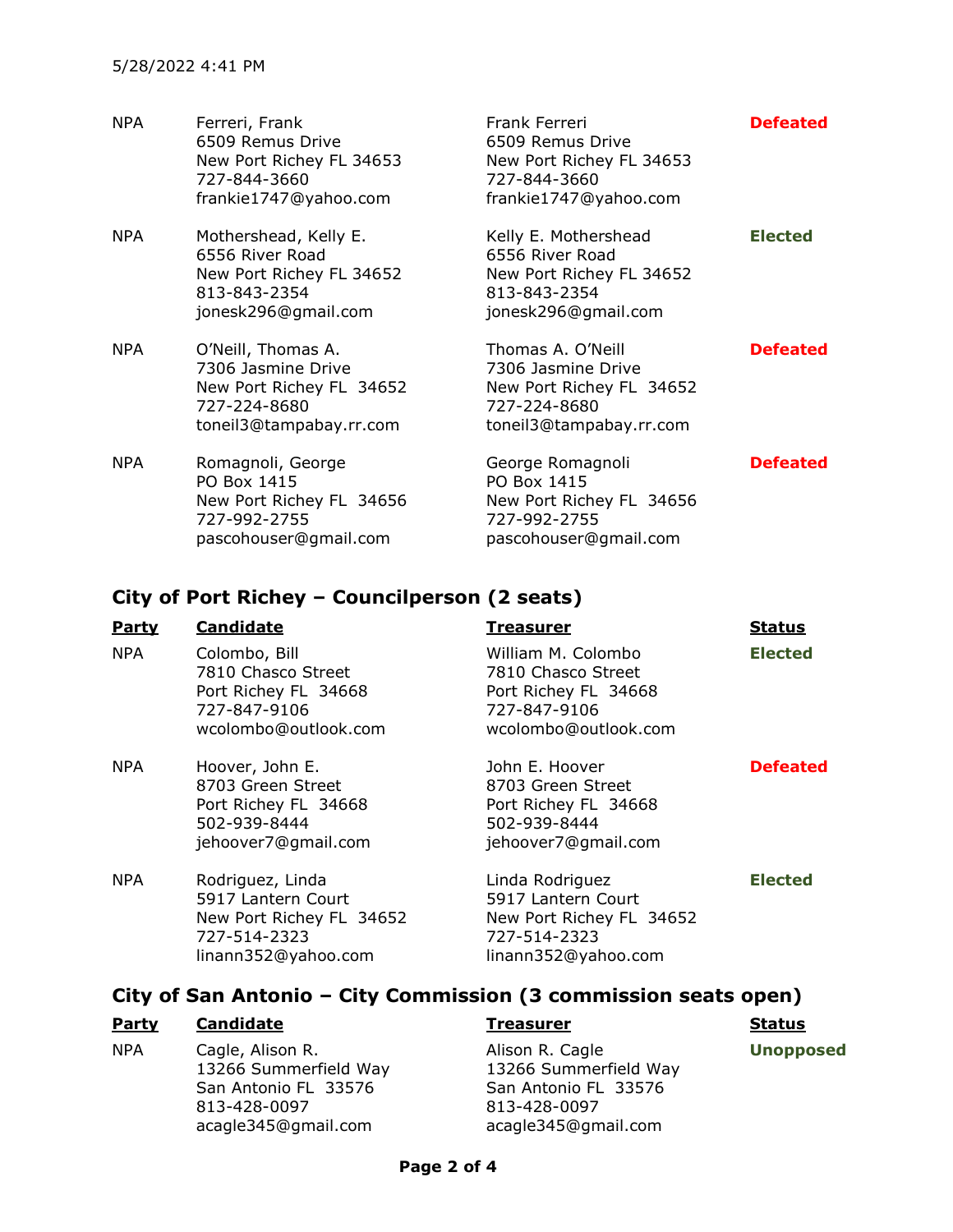| <b>NPA</b> | Pettis, Timothy N.<br>12545 Oak Street<br>San Antonio FL 33576<br>813-210-0086<br>tnp-81@hotmail.com        | Donna L. Pettis<br>14430 Starbright Drive<br>Dade City FL 33525<br>813-210-0086<br>donna.pettis@gmail.com  | <b>Withdrawn</b> |
|------------|-------------------------------------------------------------------------------------------------------------|------------------------------------------------------------------------------------------------------------|------------------|
| <b>NPA</b> | Schrader, Sarah E.<br><b>PO Box 817</b><br>San Antonio FL 33576<br>813-714-0472<br>schrader.sarah@gmail.com | Sarah E. Schrader<br><b>PO Box 817</b><br>San Antonio FL 33576<br>813-714-0472<br>schrader.sarah@gmail.com | <b>Unopposed</b> |
| <b>NPA</b> | Vogel II, John T.<br>PO Box 24<br>San Antonio FL 33576<br>352-238-0458<br>johnv@nrpsforesters.com           | John T. Vogel, II<br>PO Box 24<br>San Antonio FL 33576<br>352-238-0458<br>johnv@nrpsforesters.com          | <b>Unopposed</b> |

### Town of St Leo – Town Commissioner – Seat #1

| <b>Party</b> | Candidate                                                                                    | Treasurer                                                                                          | <b>Status</b>    |
|--------------|----------------------------------------------------------------------------------------------|----------------------------------------------------------------------------------------------------|------------------|
| <b>NPA</b>   | DeWitt, Donna H.<br>PO Box 2450<br>St Leo FL 33574<br>352-588-7182<br>donna.dewitt@stleo.edu | S. Mary Clare Neuhofer<br>PO Box 2450<br>St Leo FL 33574<br>352-588-7188<br>maryclareneu@gmail.com | <b>Unopposed</b> |

## Town of St Leo – Town Commissioner – Seat #3

| <b>Party</b> | <b>Candidate</b>                                                                          | <b>Treasurer</b>                                                                         | <b>Status</b>    |
|--------------|-------------------------------------------------------------------------------------------|------------------------------------------------------------------------------------------|------------------|
| <b>NPA</b>   | Hallett, James E.<br>PO Box 2350<br>St Leo FL 33574<br>352-455-4275<br>br.james@stleo.edu | James E. Hallett<br>PO Box 2350<br>St Leo FL 33574<br>352-455-4275<br>br.james@stleo.edu | <b>Unopposed</b> |

## Town of St Leo – Town Commissioner – Seat #5

| Party      | <b>Candidate</b>                                                                                  | <b>Treasurer</b>                                                                                 | <b>Status</b>  |
|------------|---------------------------------------------------------------------------------------------------|--------------------------------------------------------------------------------------------------|----------------|
| <b>NPA</b> | Hamilton, William E.<br>PO Box 2015<br>St Leo FL 33574<br>813-520-8143<br>billehamilton@gmail.com | William E. Hamilton<br>PO Box 2015<br>St Leo FL 33574<br>813-520-8143<br>billehamilton@gmail.com | <b>Elected</b> |
| <b>NPA</b> | Lachlee Susan 1                                                                                   | Susan 1 Lashlee                                                                                  | Defeate        |

| NPA | Lashlee, Susan J.      | Susan J. Lashlee       | <b>Defeated</b> |
|-----|------------------------|------------------------|-----------------|
|     | 33104 Dunne Road       | 33104 Dunne Road       |                 |
|     | San Antonio FL 33576   | San Antonio FL 33576   |                 |
|     | 813-390-9994           | 813-390-9994           |                 |
|     | susanlashlee@gmail.com | susanlashlee@gmail.com |                 |